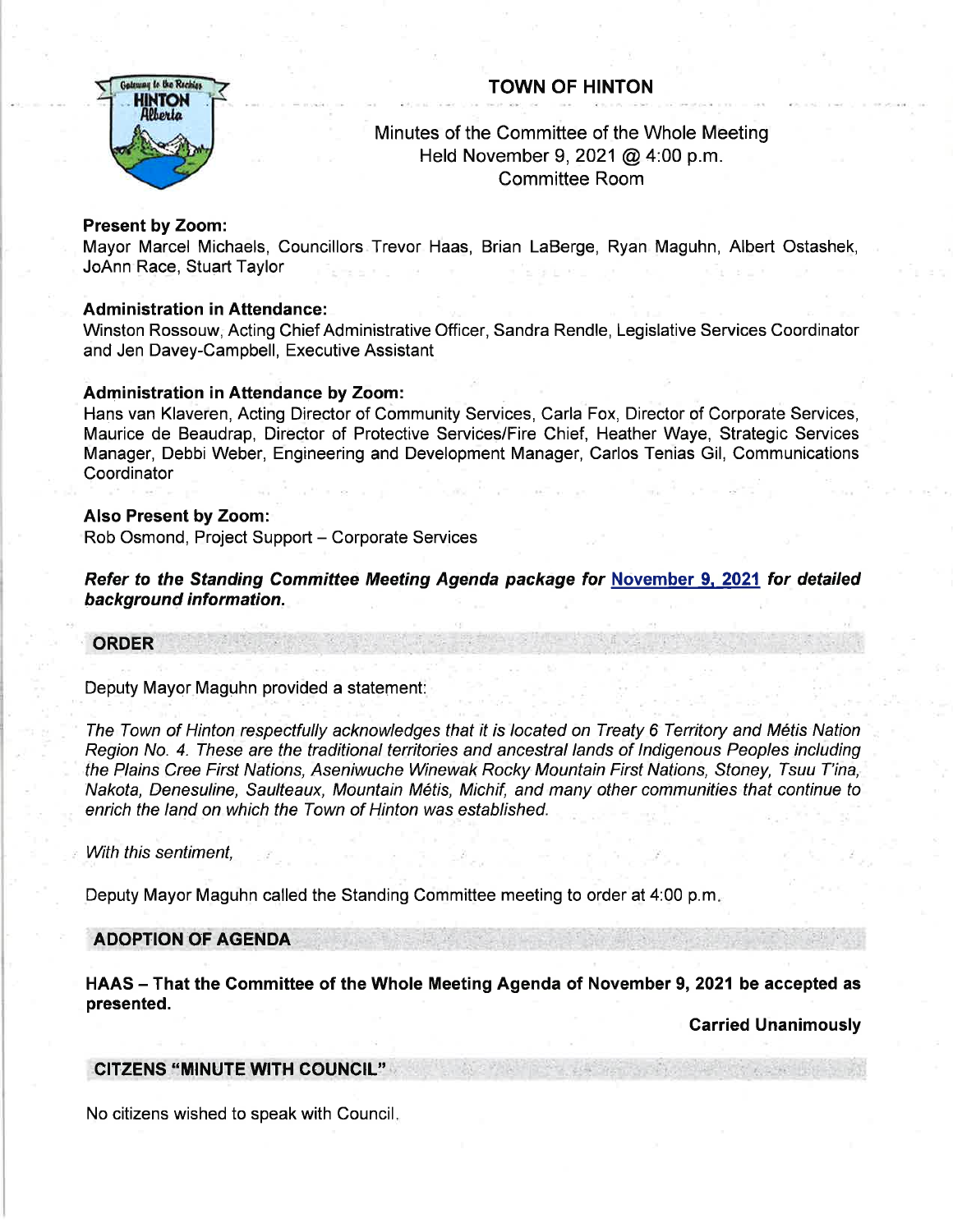## DELEGATIONS AND PRESENTATIONS

#### 1. Golf Course Expression of Interest Presentations - Closed as per Section 16 of FOIP

#### CLOSED SESSION

# MICHAELS - That the Gommittee of the Whole Meeting move to Closed Session at 4:02 p.m. Garried Unanimously

M. de Beaudrap, H. van Klaveren, C. Fox, H. Waye, S. Rendle, J. Davey-Campbell and C. Tenias Gil left the meeting at 4:05 p.m.

# TAYLOR - That the Gommittee of the Whole Meeting move out of Glosed Session at 6:27 p.m. Carried Unanimously

M. de Beaudrap, H. van Klaveren, C. Fox, H. Waye, S. Rendle, J. Davey-Campbell and C. Tenias Gil joined the meeting at 6:32 p.m.

Reconvened at 6:33 p.m

TAYLOR - That Council direct Administration to prepare a draft Memorandum of Understanding for the Expression of lnterest for the Hinton Golf Course for ratification by Council prior to formal execution of the MOU and be brought back to a future Council or Committee of the Whole Meeting.

**Carried Unanimously** 

#### BOARDS AND COMMITTEES OF COUNCIL REPORTING

None.

#### ACTION ITEMS

1. Budoet Timeline Update, Council Operatinq Proposal. and Public Consultation Results

OSTASHEK - That Gommittee accept the Budget Timeline Update, Council Operating Proposals, and Public Consultation Results report for information; and

That Committee direct Administration to bring a report to the November 23,2021, Gommittee of the Whole Meeting to support the Gommittee's review of any Gouncil Operating Proposals submitted to Administration by the November 17,2021, deadline.

Carried Unanimously

R. Osmond left the meeting at 7:13 p.m

Council broke at 7:14 p.m.; Resumed at 7:20 p.m.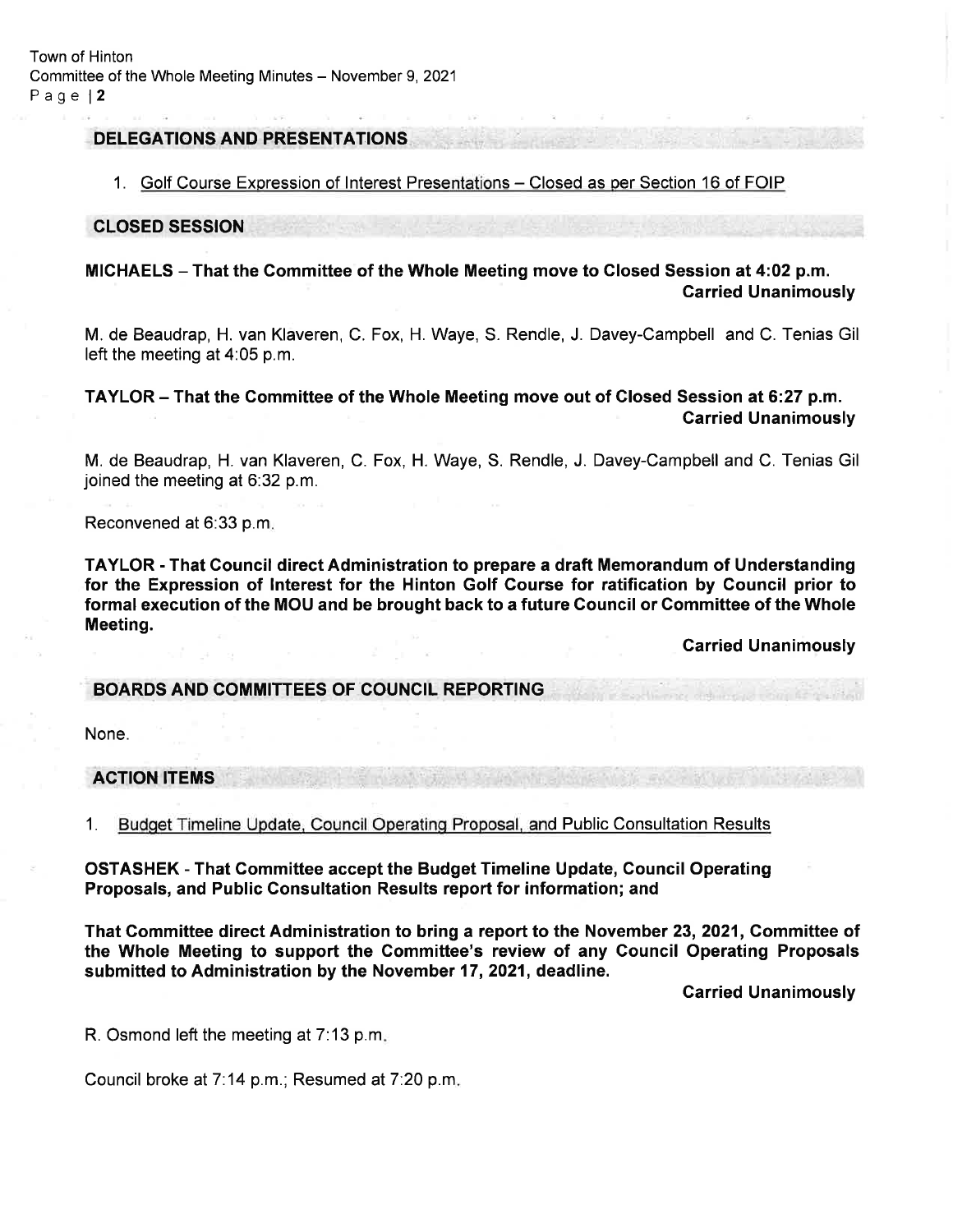TAYLOR - That Commiftee recommend the Mayor call a Special Meeting for November 13,2021 to discuss Council's 4-year priorities and how it can inform this years budget.

Withdrawn

2. Community Lead Destination Marketing Organization Update

HAAS - That Gommittee accept the Gommunity Lead Destination Marketing Organization Update for information and direct Administration to draft a letter of support for Explore Alberta's Northern Rockies (EANR) to proceed with the Tourism Relief Fund grant application. Garried Unanimously

DISCUSSION ITEMS

1. Draft Letter - RCMP Back Pay

HAAS - That Gommittee direct Administration to proceed with sending the RGMP Back Pay Letter as amended.

Garried Unanimously

MICHAELS - That Committee extend the Standing Committee Meeting past 8:00 p.m. Carried Unanimously

### 2. Bvlaw # 1070-4 - Council Committees Bvlaw

MICHAELS - That Gommittee recomrnends Gouncil form a Working Group for the purpose of reviewing the Gouncil Gode of Gonduct Bylaw, with the Working Group consisting of 3 Members of Gouncil and Administration, and

That Committee direct Administration to bring this item forward to the November 15, 2021 Regular Meeting of Council for decision.

**Carried Unanimously** 

3 Draft Discussion ltem Template

MICHAELS - That Committee direct Administration to implement the draft Discussion Item<br>Template.

**Carried Unanimously** 

INFORMATION ITEMS

No lnformation ltems brought forward.

#### REPORTING

- Council
	- . Reporting
	- . Urgent Matters